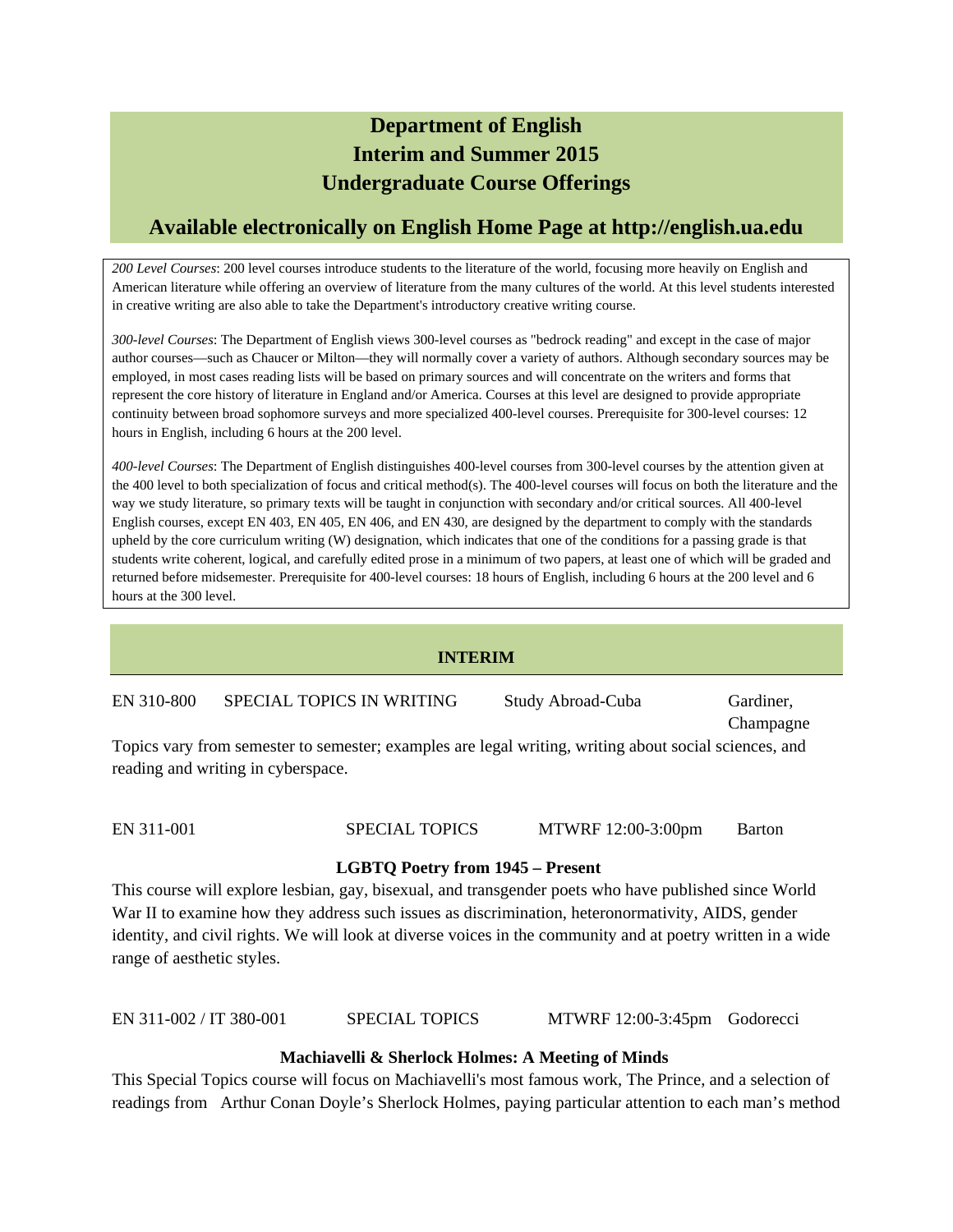of analysis of history and of the world around him. A self-declared student of "current experience and things past," Machiavelli finds a theoretical and intellectual soulmate in Sherlock Holmes, a man of exceptional observational acumen and great skill at problem-solving.

In-class viewing of selected episodes from the BBC series "Sherlock" will complement course readings and offer students a thought-provoking interpretation of Holmes' famous method in action.

EN 400-001 / EN 500-001 SENIOR SEMINAR MTWRF Beidler

### **Masterpiece Theater**

Course Objectives: a study of classic American texts and their Hollywood movie adaptations, with emphasis on examining, in paired discussions, popular forms expressing a relationship between contemporary social attitudes and the popular-culture marketplace. Midterm and final exams will test knowledge of key texts, characters, and terms. Out-of-class assignments will include two short critical papers.

**Prerequisite(s):** Twenty-four hours toward the English major.

# **SUMMER I**

EN 200 INTRO TO CREATIVE WRITING Staff

Study of topics that apply across genres of creative writing and an introduction to genre-specific principles. Assigned reading, writing exercises, and other forms of creative experimentation will develop confidence in analyzing, constructing and discussing poems, stories and other forms of imaginative expression. This course is a required prerequisite to all other creative writing classes. **Prerequisites:** EN 101 and 102 (or 103 or 104).

**Please refer to the Summer Schedule for available sections and times.**

**Note:** you may not take 200 & 300-level creative writing courses at the same time.

#### EN 205 ENGLISH LIT I Staff

A survey of English literature from the Anglo-Saxon period to 1800, including, for example, work by Chaucer, Shakespeare, and Milton.

**Prerequisites**: EN 101 and 102 (or 103 or 104)

**Please refer to the Summer Schedule for available sections and times.**

# EN 206 ENGLISH LIT II Staff

A survey of English literature from 1800 to the present, including, for example, work by Wordsworth, Coleridge, Dickens, Eliot and Yeats.

**Prerequisites**: EN 101 and 102 (or 103 or 104)

**Please refer to the Summer Schedule for available sections and times.**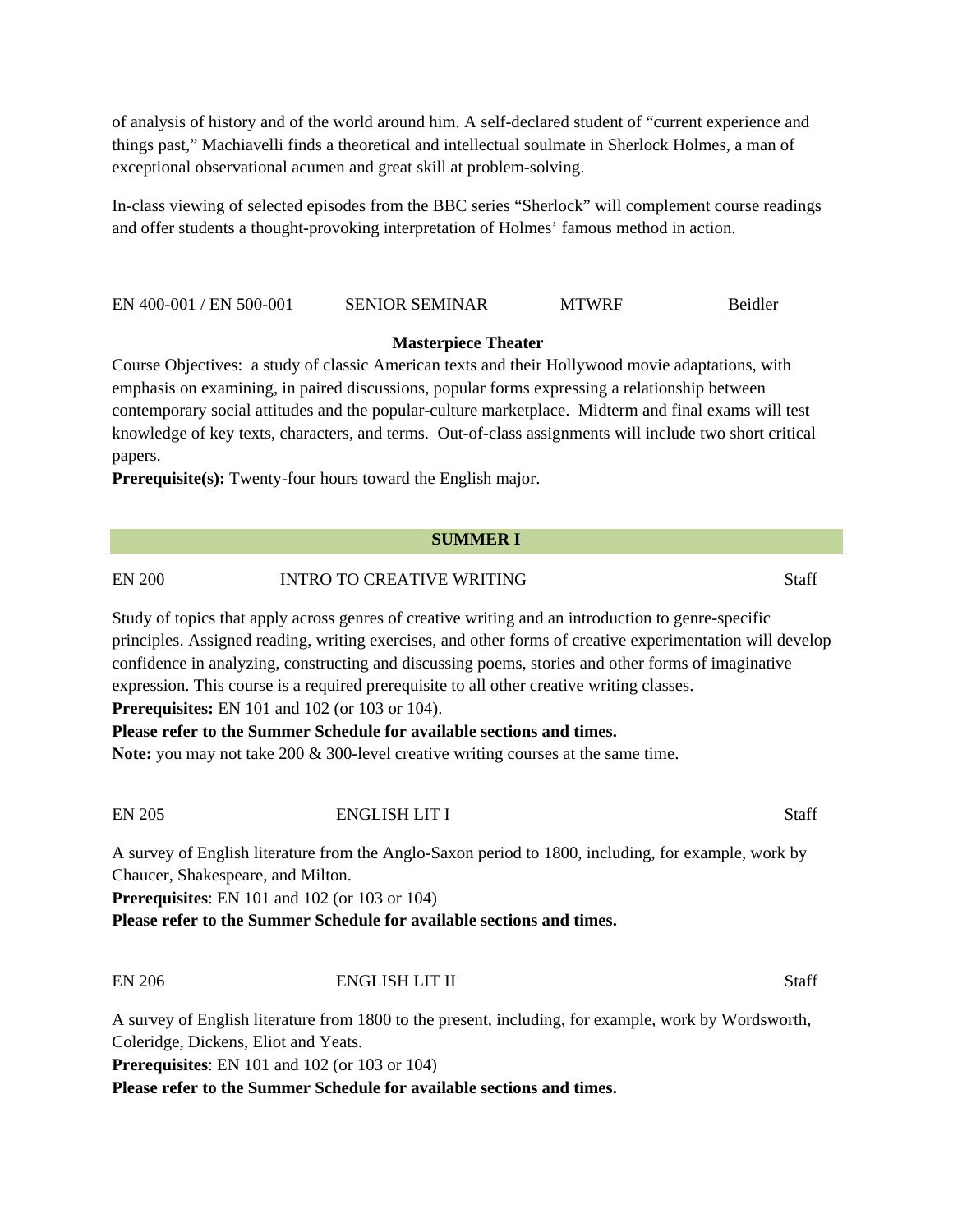# EN 209 AMERICAN LIT I Staff

Survey of American literature from its beginnings to 1865, including, for example, work by Poe, Thoreau, Emerson, Melville, and Whitman.

**Prerequisites**: EN 101 and 102 (or 103 or 104)

**Please refer to the Summer Schedule for available sections and times.**

# EN 210 AMERICAN LIT II Staff

Survey of American literature from 1865 to the present, including, for example, work by Twain, Dickinson, Hemingway, Faulkner and Morrison. **Prerequisites:** EN 101 and 102 (or 103 or 104) **Please refer to the Summer Schedule for available sections and times.**

# EN 249-050 AFRICAN-AMERICAN LITERATURE Staff

Survey of African-American literature from its earliest expressions to the present. In order to identify the aesthetics of the African-American literary tradition, the course material includes spirituals, slave narratives, poetry, drama, autobiography, fiction, and nonfiction.

**Prerequisites:** EN 101 and EN 102 (or EN 103).

**Please refer to the Summer Schedule for available sections and times.**

EN 303-050 POETRY TOUR MTWRF 12:00-1:45pm Behn

Introductory workshop in poetry writing. May be repeated for credit. Enrollment is limited to 15. **Prerequisite:** EN 200.

**Please refer to the Summer Schedule for available sections and times.**

EN 309-050 ADV EXPOSITORY WRITING MTWRF 12:00-1:45pm Popova

English 309, an advanced writing workshop, aims to help student writers who want additional expository writing instruction after English 101 and 102. Class members will analyze their writing strengths and weaknesses, set goals for improving their writing and work on practical writing assignments depending partly on their majors or fields of interest. Students will study and practice advanced techniques of effective expository prose, including explanation, logic and persuasion, analysis, evaluation, and stylistic sophistication.

EN 319-050 TECHNICAL WRITING MTWRF 10:00-11:45 Dayton

Focuses on principles and practices of technical writing, including audience analysis, organization and planning, information design and style, usability testing, and collaborative writing. Special emphasis will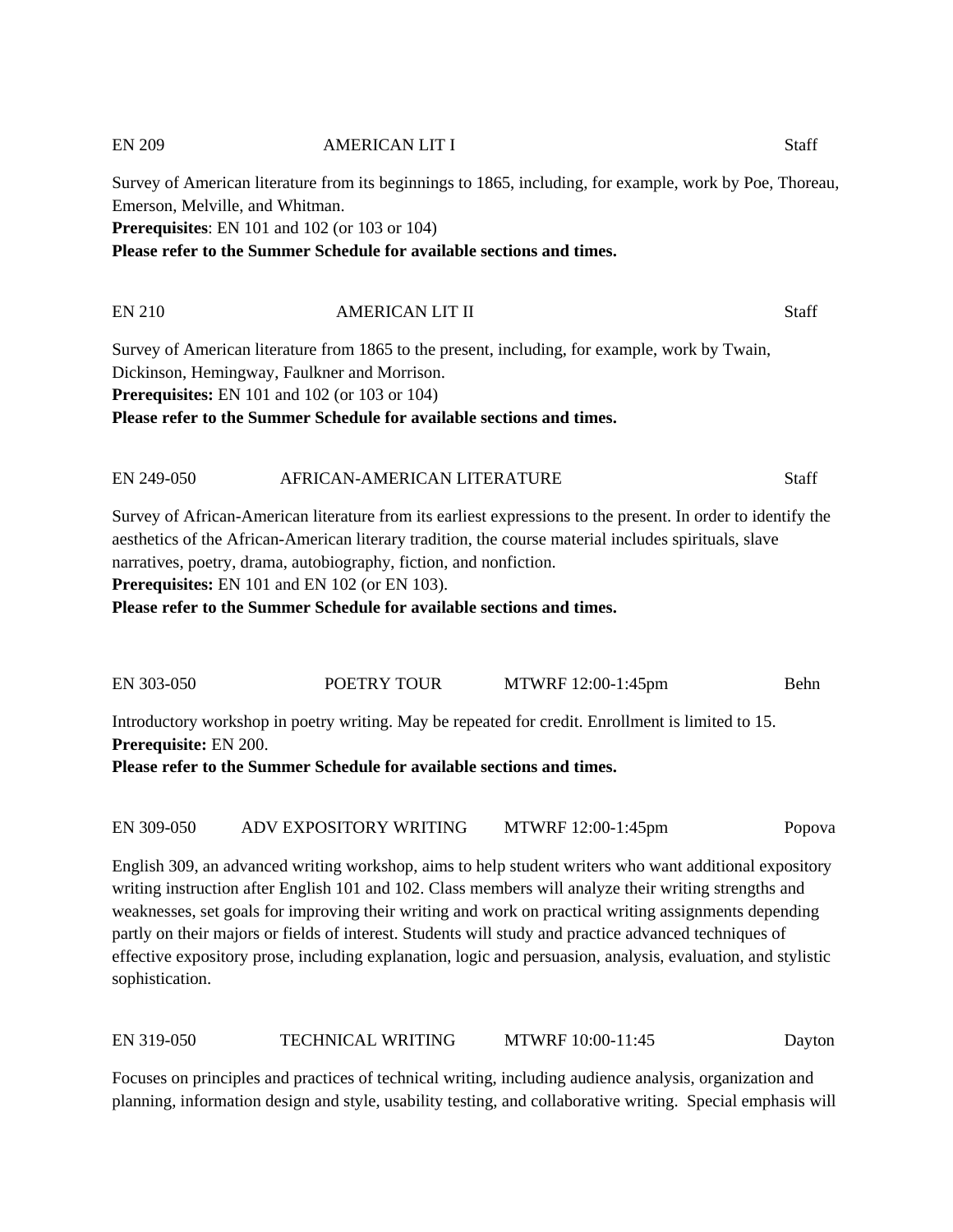be placed on composing instructions, various kinds of reporting such as investigative and feasibility studies, document design for technical presentations, proposals and collaborative composition. **Prerequisites:** EN 101 and EN 102 (or equivalent) and junior standing.

#### EN 329 DIRECTED READING TBA Manora

**Prerequisites:** Enrollment only by previous arrangement with a specific instructor and with the permission of the director of undergraduate English studies. Application available at english.ua.edu/undergrad/courses.

| EN 333-050 | <b>SHAKESPEARE</b> | TWR 2:00 PM--4:45 PM | O'Dair |
|------------|--------------------|----------------------|--------|
|            |                    |                      |        |

#### **Bad Shakespeare**

There's badly written and then there's bad for you. This course asks whether some of Shakespeare's plays are bad for you. And whether they should be put out to pasture. Although the number of recent adaptations would seem to beg the questions, we shall ask them anyway and try to answer them by examining four of Shakespeare's plays—*Othello, The Tempest, Much Ado About Nothing*, and *The Taming of the Shrew*—and at least two contemporary film or television adaptations of each play. How do contemporary writers, directors, and actors rehabilitate the source play's sexism or racism? To what lengths do they go to do so? Why? Are they successful? Or do they make new what is bad about the source play? Adaptations may include Gil Junger's *10 Things I Hate About You*; *Shakespeare ReTold: The Taming of the Shrew*; Gary Hardwick's *Deliver Us From Eva*; Joss Whedon's *Much Ado About Nothing*; *Shakespeare ReTold: Much Ado About Nothing*; Paul Mazursky's *Tempest*; Julie Taymor's *The Tempest*; Fred Wilcox's *Forbidden Planet*; Andrew Davies' *Othello*; Tim Blake Nelson's *O*; and Volfango De Biasi's *Iago*.

Films will be shown in class.

EN 371 TRAGEDY MTWRF 2:00-3:45 Burke

We will begin this course with a consideration of the classical idea of tragedy. Sophocles will serve as our chief example. We will next move to the Renaissance where we will consider, first, Christopher Marlowe's *The Tragical History of Doctor Faustus* (1588?), then Thomas Kyd's *The Spanish Tragedy*  (1588?), and finally Shakespeare's *Hamlet* (1601). From there we will move to 19th-century America and examine the idea of tragedy in Herman Melville's *Bill Budd, Sailor* (1890; 1924) and finish with the idea of tragedy in William Faulkner's *Absalom, Absalom!* (1936). Students will be asked to write two short critical papers, one on the Renaissance idea of tragedy, the other on the American idea. They should also expect there to be regular reading quizzes, and a final exam.

This course satisfies the requirement for a 300-level course in literature before 1660.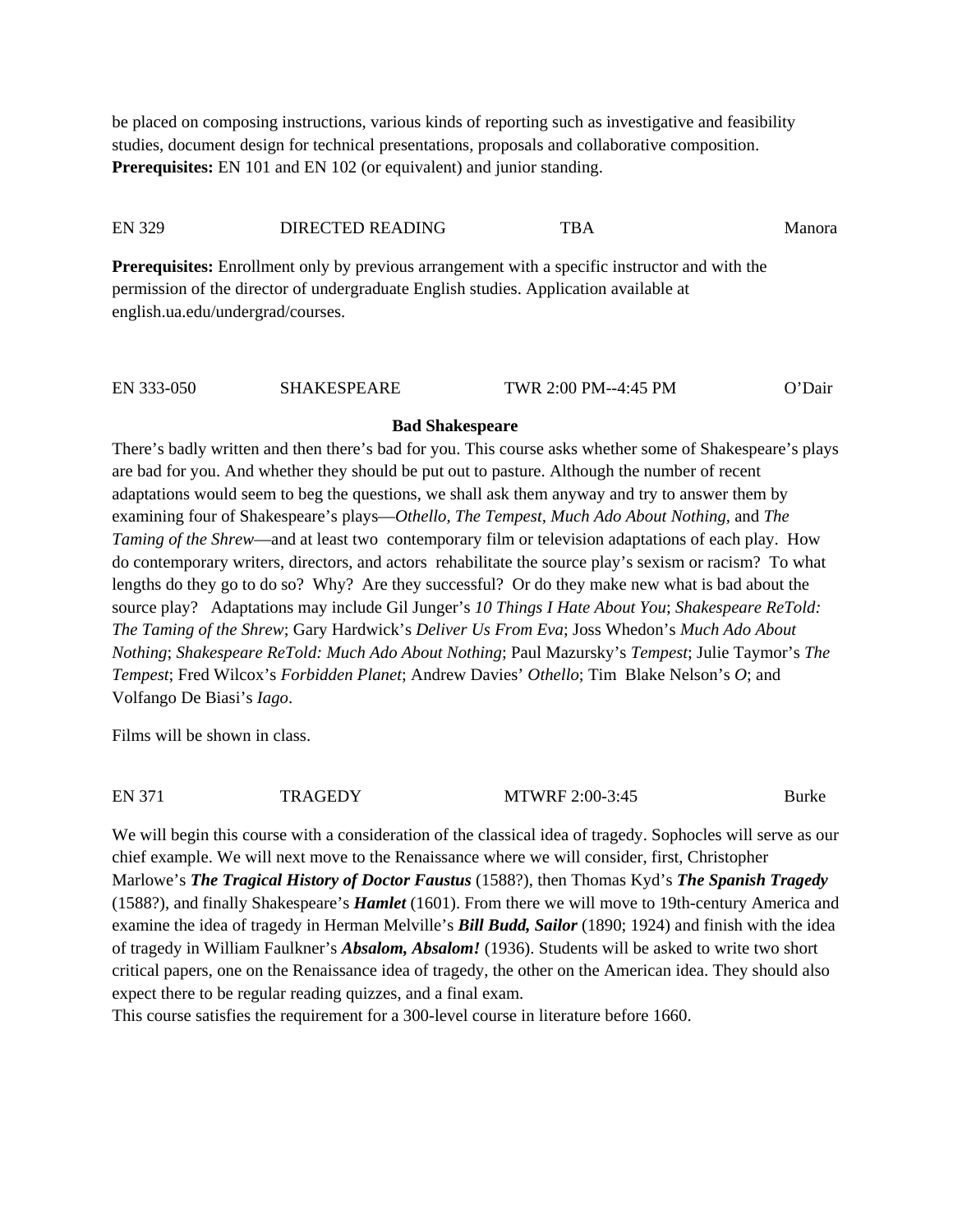# EN 408-050 ADV CREATIVE WRITING MTWRF 2:00-3:45 Behn

#### **Writing About Animals**

We will read examples of great writing--poems, fiction, and creative non-fiction--that explore a wide variety of animals from mammals to fish to insects and beyond, covering a broad range of aesthetic approaches and time periods. Why have humans been drawn to writing about animals over the ages, and how have we done it? Are they pets, totems, alter-egos, representations of the human, metaphors for ideas, fellow planet-dwellers? How can we research them? How can our contemplation of animals inform the very rhythms of our speech and attention? How can we write about animals without being predictable, simplistic, or cliche? We'll have a few local field trips on or close to campus, and write in a variety of genres. Grades will be based on daily writing and participation, an in-class presentation, and a final portfolio.

**Prerequisites:** EN 200 and EN 301 and EN 303.

| EN 429-050 | <b>DIRECTED READINGS</b> | TBA | Manora |
|------------|--------------------------|-----|--------|
|            |                          |     |        |

**Prerequisites**: Enrollment only by previous arrangement with a specific instructor and with the permission of the director of undergraduate English studies.

| <b>SUMMER II</b>                                                                                                                |                       |                                                                                                      |              |  |
|---------------------------------------------------------------------------------------------------------------------------------|-----------------------|------------------------------------------------------------------------------------------------------|--------------|--|
| <b>EN 205</b>                                                                                                                   | <b>ENGLISH LIT I</b>  |                                                                                                      | <b>STAFF</b> |  |
| Chaucer, Shakespeare, and Milton.                                                                                               |                       | A survey of English literature from the Anglo-Saxon period to 1800, including, for example, work by  |              |  |
| <b>Prerequisites:</b> EN 101 and 102 (or 103 or 104)                                                                            |                       |                                                                                                      |              |  |
| Please refer to the Summer Schedule for available sections and times.                                                           |                       |                                                                                                      |              |  |
| <b>EN 206</b>                                                                                                                   | ENGLISH LIT II        |                                                                                                      | <b>STAFF</b> |  |
| Coleridge, Dickens, Eliot and Yeats.                                                                                            |                       | A survey of English literature from 1800 to the present, including, for example, work by Wordsworth, |              |  |
| Prerequisites: EN 101 and 102 (or 103 or 104)                                                                                   |                       |                                                                                                      |              |  |
| Please refer to the Summer Schedule for available sections and times.                                                           |                       |                                                                                                      |              |  |
| EN 208-800 / WL 208-800                                                                                                         | WORLD LIT II          | Study Abroad-Chile                                                                                   | Parker       |  |
| Survey of world literature from the Enlightenment to the Modern period.<br><b>Prerequisites:</b> EN 101 and 102 (or 103 or 104) |                       |                                                                                                      |              |  |
| <b>EN 209</b>                                                                                                                   | <b>AMERICAN LIT I</b> |                                                                                                      | <b>STAFF</b> |  |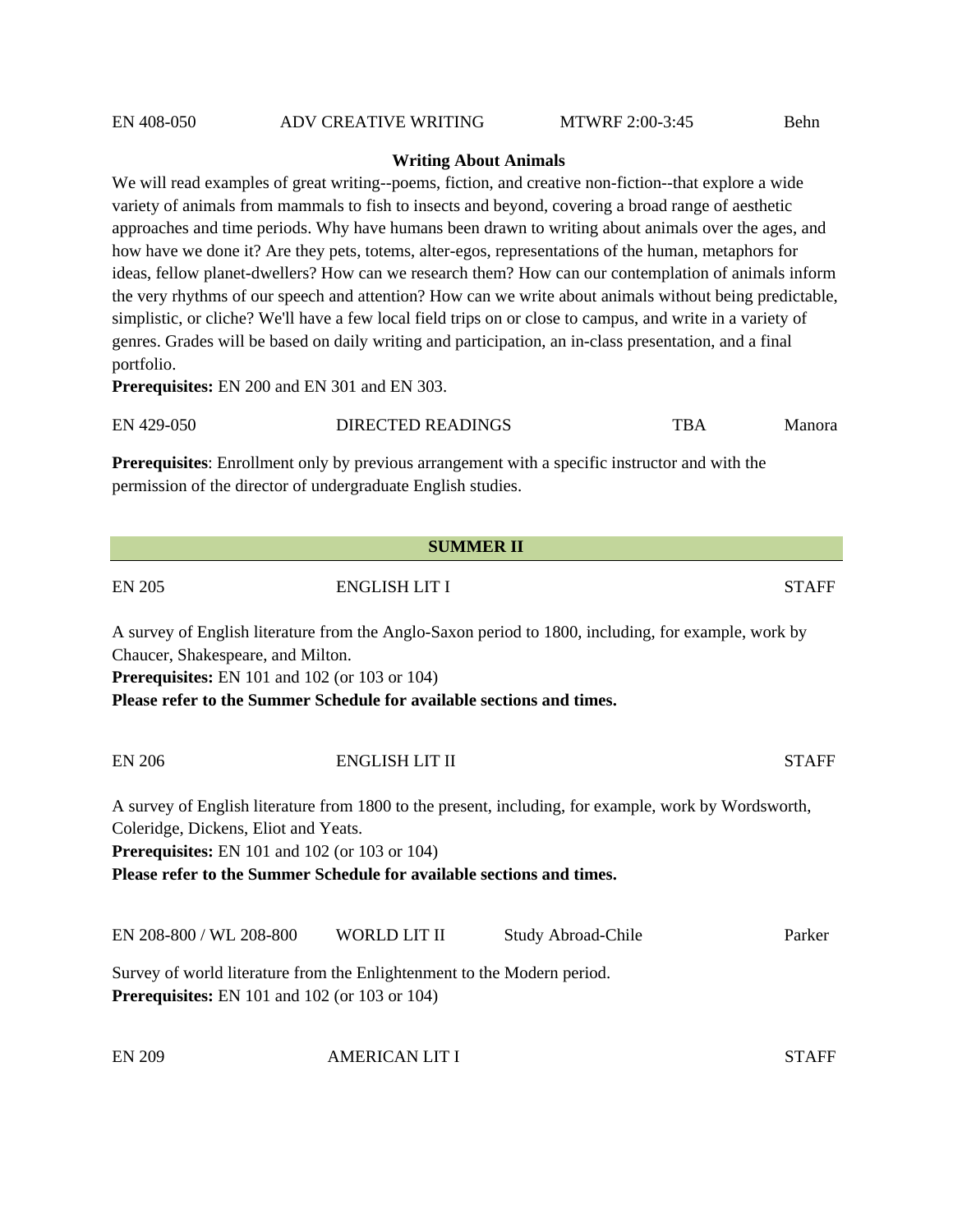Survey of American literature from its beginnings to 1865, including, for example, work by Poe, Thoreau, Emerson, Melville, and Whitman. **Prerequisites:** EN 101 and 102 (or 103 or 104) **Please refer to the Summer Schedule for available sections and times.**

# EN 210 AMERICAN LIT II STAFF Survey of American literature from 1865 to the present, including, for example, work by Twain,

Dickinson, Hemingway, Faulkner and Morrison.

**Prerequisites:** EN 101 and 102 (or 103 or 104)

**Please refer to the Summer Schedule for available sections and times.**

| EN 216-800                | HONORS BRITISH LIT II | Study Abroad-Oxford | Halli |
|---------------------------|-----------------------|---------------------|-------|
| Honors section of EN 206. |                       |                     |       |

EN 300-800 INTRO TO ENGLISH STUDIES Study Abroad-Oxford Selesky, Salamone Salamone An introduction for English majors to the methods employed in the discipline of English. Students will be exposed to the fundamental issues of critical reading, interpretation, and writing, especially to the use of critical methods in the study of primary texts. Readings will include a selection of texts in the traditional categories of poetry, drama, and prose, as well as the genre of the critical essay. There may also be investigations into other genres and media.

| EN 301-100 | <b>PROSE TOUR</b> | MTWRF 12:00-1:45pm | Barton |
|------------|-------------------|--------------------|--------|
|            |                   |                    |        |

# **Short Fiction**

In this course, we will study some of the masters of contemporary short fiction, including but not limited to: Barry Hannah, Joyce Carol Oates, Charles Baxter, Jill McCorkle, Tim Gautreaux, and Lauren Groff. Part of the course will be dedicated to working on your own fiction, workshopping, and submitting your work to current publications.

May be repeated for credit.

**Prerequisites:** EN 200.

| EN 311-800 / BUI 308-804 | <b>SPECIAL TOPICS</b> | Study Abroad-Ireland | McNaughton |
|--------------------------|-----------------------|----------------------|------------|
|--------------------------|-----------------------|----------------------|------------|

# **Gaelic Culture & Literature**

This class, taught at NUI Galway by Clodagh Downey, is offered for "UA in Ireland" students. Gaelic literature is the oldest vernacular literature in Western Europe. This course traces the development of writing in Irish and its cultural context from earliest times to the present day. Despite the declining fortunes of the Gaelic language, the literary renaissance in Irish, which has been ongoing since the late 19th century, continues to produce works of considerable artistic achievement in both poetry and fiction. The work of contemporary Gaelic writers shows an intimate awareness of formal and thematic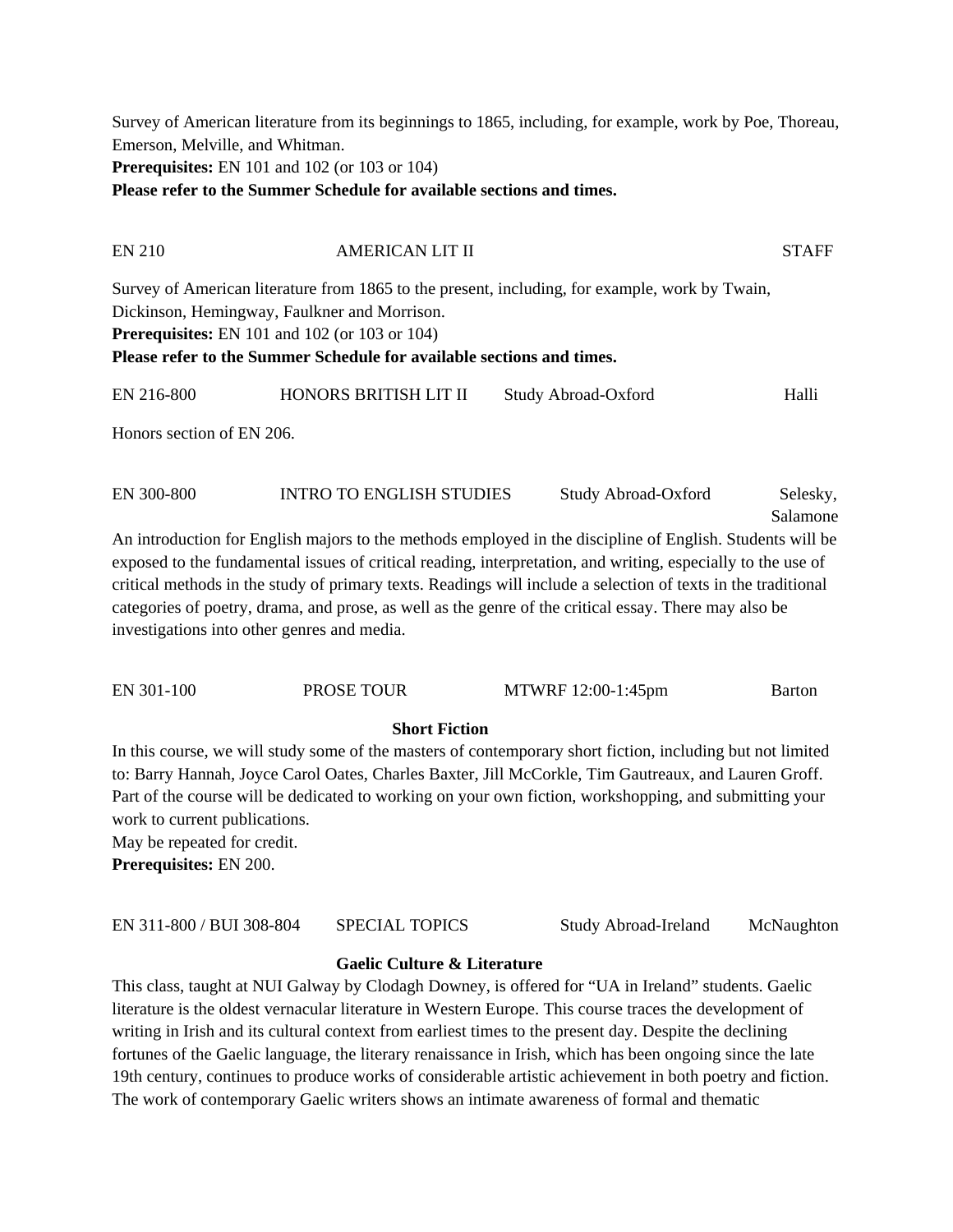developments in a broad range of world literatures. But they are also acutely aware of earlier sources in the Gaelic oral and literary traditions. It is that dynamic tension between traditional and contemporary elements which gives their writing its distinctive quality. A knowledge of the Gaelic language is not a prerequisite; classes are taught through English. See Dr. McNaughton, Director of "UA in Ireland," for schedule.

EN 311-802 / UH 300-801,807 SPECIAL TOPICS Study Abroad-Chile Parker

EN 319-100 TECHNICAL WRITING MTWRF 10:00-11:45 Robinson

Focuses on principles and practices of technical writing, including audience analysis, organization and planning, information design and style, usability testing, and collaborative writing. Writing proficiency within this discipline is required for a passing grade in this course.

EN 329-100 DIRECTED STUDIES THE TBA Manora **Prerequisites:** Enrollment only by previous arrangement with a specific instructor and with the permission of the director of undergraduate English studies.

| EN 333-800 | <b>SHAKESPEARE</b> | Study Abroad-Oxford | Selesky, Drouin |
|------------|--------------------|---------------------|-----------------|
|            |                    |                     |                 |

**Uncomfortable Shakespeare: Race and Religion on the Contemporary Stage** 

The Royal Shakespeare Company's 2015 season features several plays that often make contemporary audiences uncomfortable: *Othello*, *The Merchant of Venice*, and *The Jew of Malta*. Problematic representations of race, religion, class, and gender can cause us to disagree with the generic classifications assigned to Shakespeare's plays by the editors of the First Folio. Is a play really a comedy anymore if it makes us squirm rather than laugh? How might our conceptions of race, as residents of Alabama highly attuned to the history of racism in the South, differ from conceptions of race in early modern England when Shakespeare wrote *Othello*? How does the Holocaust change our interpretation of *The Merchant of Venice*? Throughout this course, students will be confronted with things that could make them uncomfortable—making sense of Shakespeare's sometimes difficult language, standing as a groundling in an open-air theatre, studying plays containing racism, anti-Semitism, colonialism, misogyny, and domestic violence—and will emerge from the course better equipped to deal with, in Hamlet's words, "the slings and arrows of outrageous fortune." During this course, we will travel to Stratford-upon-Avon where we will watch one of the RSC's uncomfortable stage performances, tour the Shakespeare Birthplace Trust houses, and immerse ourselves in Shakespeare's home town. We will also journey to London where we will watch a play and tour the reconstructed Globe theatre. While we are in Oxford, we will take in shows offered by the Oxford Shakespeare Company. We will also watch some cinematic productions. We will read closely *Othello*, *The Merchant of Venice*, *The Tempest*, *The Taming of the Shrew*, and *Titus Andronicus*.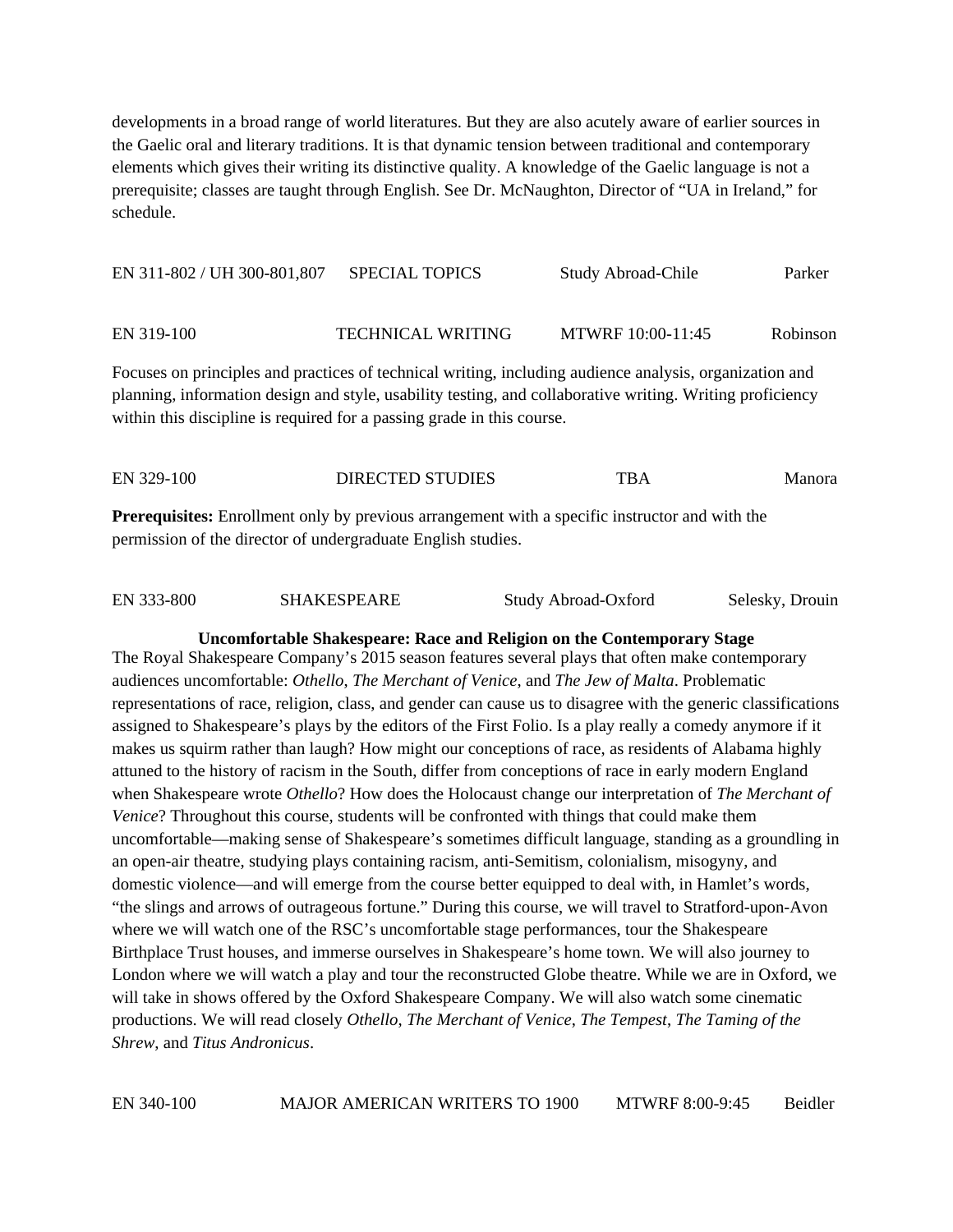#### **American Lit to 1900**

A study of early American writing focusing on the contact era and the colonial and revolutionary periods. Figures covered will include Smith, Bradford, Winthrop, Rowlandson, Bradstreet, Wigglesworth, Taylor, Cooke, Edwards, Woolman, Byrd, Knight, Equiano, Franklin, Crevecoeur, Paine, Freneau, Wheatley, Barlow, Tyler, and Foster. Texts will include a variety of genres, both literary and popular. Tests will include a midterm and a final, each consisting of 20 major IDs. To improve expository prose skills, outof-class assignments will include two short (3-5 page) critical essays.

EN350-800 / AAST495-800 TOPICS IN AFRICAN-AMER. LIT Study Abroad-Zanzibar Johnson

A cross-genre survey of African-American literature, historical events and critical movements. Authors may include Frederick Douglas, Harriet Jacobs, Richard Wright, Zora Neale Hurston, Nella Larson, Langston Hughes, Toni Morrison.

EN 362-800 / BUI 301-801 TOPICS BRITISH LIT 1900-1945 Study Abroad-Ireland McNaughton

#### **Representing Ireland—Literature & Film**

This course is taught by Professor Sean Ryder of NUI Galway for "UA in Ireland." From Ulysses to The Quiet Man to The Butcher Boy, fiction, poetry, drama and film have been used to represent 'Ireland' and 'Irishness.' The course's aim is to analyse the varied ways this has been done in English-language media. The course is structured around themes like the representation of 'The West', the contrast between city and country, the politics of theatre, gender identity, and the meaning of nationality. Works from writers like WB Yeats, James Joyce, Augusta Gregory, JM Synge, Liam O'Flaherty, Brian Friel, Eavan Boland and Patrick McCabe are read. We also view and discuss movies directed by American and Irish filmmakers. See Dr. McNaughton, Director of "UA in Ireland," for schedule.

#### EN 408-100 ADV CREATIVE WRITING MTWRF 10:00-11:45 Barton

#### **Origins: a Poetry Workshop**

This course will include poetry and short fiction that explores the origins/ancestry of the writer and of the broader past. The inspiration comes from the "bog poems" of Seamus Heaney, in which he observes how in the excavation of peat bogs, the crimes of the past are preserved alongside the bodies. The interest is to reflect on ways in which time changes, or does not change, the individual and society. Writers explore cultural and personal history as evident in concrete family relics and legends. In workshop, students will write works that explore these ideas. Special attention will be paid to concrete imagery, voice, and line strength. Students will study several poets, including but not limited to: Seamus Heaney, Charles Simic, Louise Gluck, Stephen Dunn, Eavan Boland, Adrienne Rich, Philip Levine, and Martha Collins. **Prerequisites:** EN 200 and EN 301 and EN 303.

EN 408-800 / BUI 301-805 ADV CREATIVE WRITING Study Abroad-Ireland McNaughton

#### **Creative Writing: Poetry & Fiction**

Taught by Mike McCormick, an established Irish writer and novelist, this course for "UA in Ireland" is a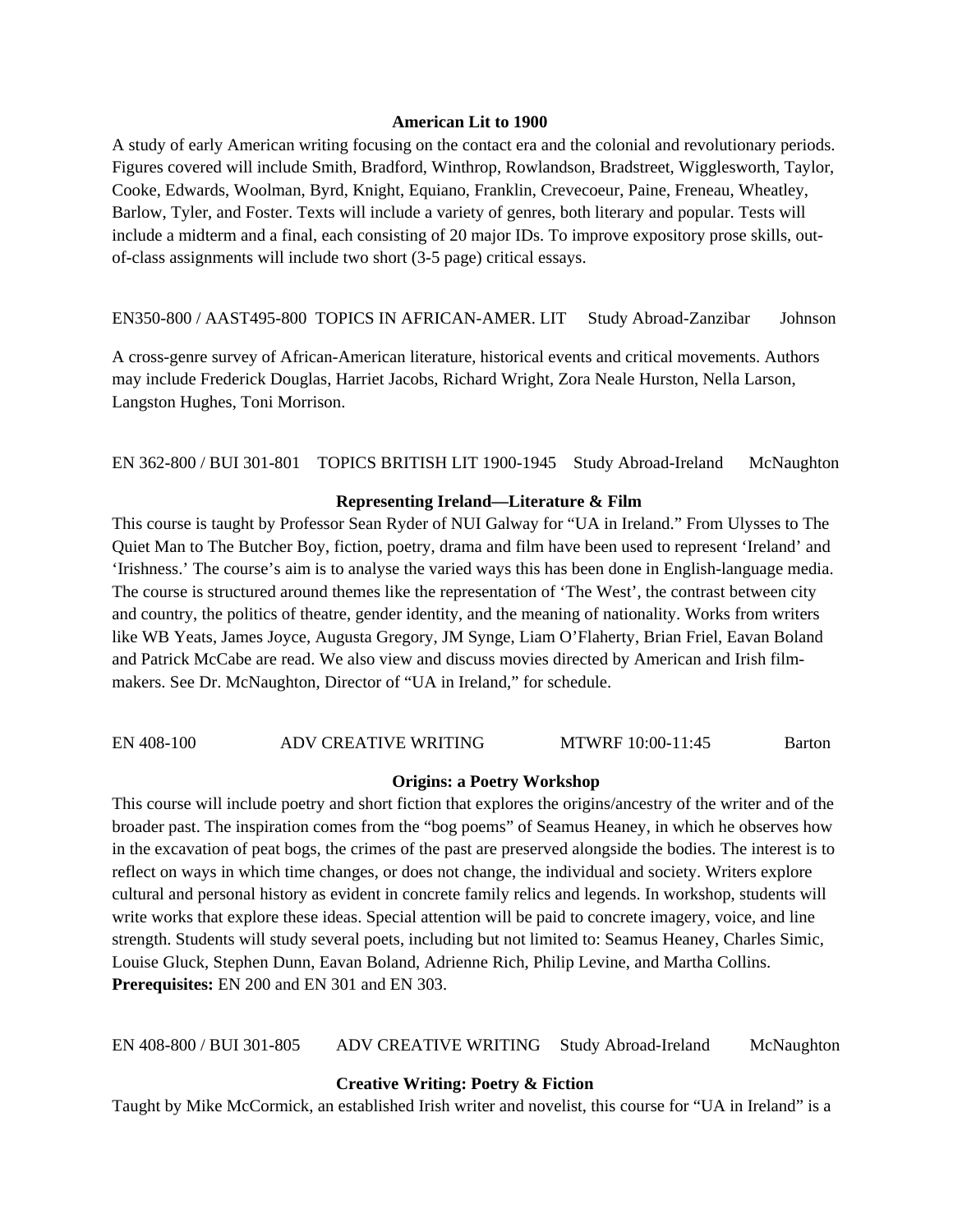workshop in the writing of prose and poetry. Students choose the genre they wish to emphasize, engaging in experimentation, writing and rewriting under the supervision of the director. The workshops involve reviewing, analyzing and editing of work in an atmosphere of constructive criticism and support. There will be individual contributions from a number of the country's leading writers. See Dr. McNaughton, Director of "UA in Ireland," for schedule.

**Prerequisites:** EN 200 and EN 301 and EN 303.

| EN 408-801 / UH 300-800,806 | ADV CREATIVE WRITING | Study Abroad-Chile | Reyes |
|-----------------------------|----------------------|--------------------|-------|
|                             |                      |                    |       |

### EN 422-100 ADV STUDIES IN AMERICAN LIT MTWRF 10:00-11:45 Beidler

Our topic will be the literature of the so-called American Renaissance of the mid-19th century, considered from various cultural perspectives.

Writers considered will include R.W. Emerson, Nathaniel Hawthorne, Frederick Douglass, Margaret Fuller, Susan Warner, Henry Wadsworth Longfellow, Lydia Huntley Sigourney, Harriet Beecher Stowe, Herman Melville, Henry Thoreau, Walt Whitman, Harriet Jacobs, and Emily Dickinson. Tests will include midterm and final, each consisting of 20 major IDs. To improve expository prose skills, out-ofclass assignments will include two short critical essays.

EN 429-100 DIRECTED STUDIES THE TBA Manora

**Prerequisites**: Enrollment only by previous arrangement with a specific instructor and with the permission of the director of undergraduate English studies.

EN 433-801 / BUI 301-800 ADV. STUDIES IN BRITISH LIT Study Abroad-Ireland McNaughton

# **James Joyce's Ulysses**

In this advanced seminar, we will read James Joyce's master novel Ulysses, a book set in Ireland. Frequently topping lists of the twentieth century's most important books and undoubtedly one of the most influential novels ever written, Ulysses nevertheless is difficult, a novel that rewards careful reading and dedication. The seminar format, therefore, is the perfect way to enjoy this book: a group of committed students—all with a careful eye to aesthetic pleasure, social critique, and historical context—together will open up this astonishing book. The professor expects engaged discussion, a series of essays on Joyce's work, two exams. See Dr. McNaughton, Director of "UA in Ireland," for schedule.

EN 455-800 ADV. STUDIES IN WRITING Study Abroad-Chile Reyes

Designed for advanced English majors, a special topics course that focuses on the process of writing. The forms this writing may take include, but are not limited to, film, creative non-fiction, autobiography, and local color.

| WL 208-800 / EN 208-800 | WORLD LIT II | Study Abroad-Chile | Parker |
|-------------------------|--------------|--------------------|--------|
|-------------------------|--------------|--------------------|--------|